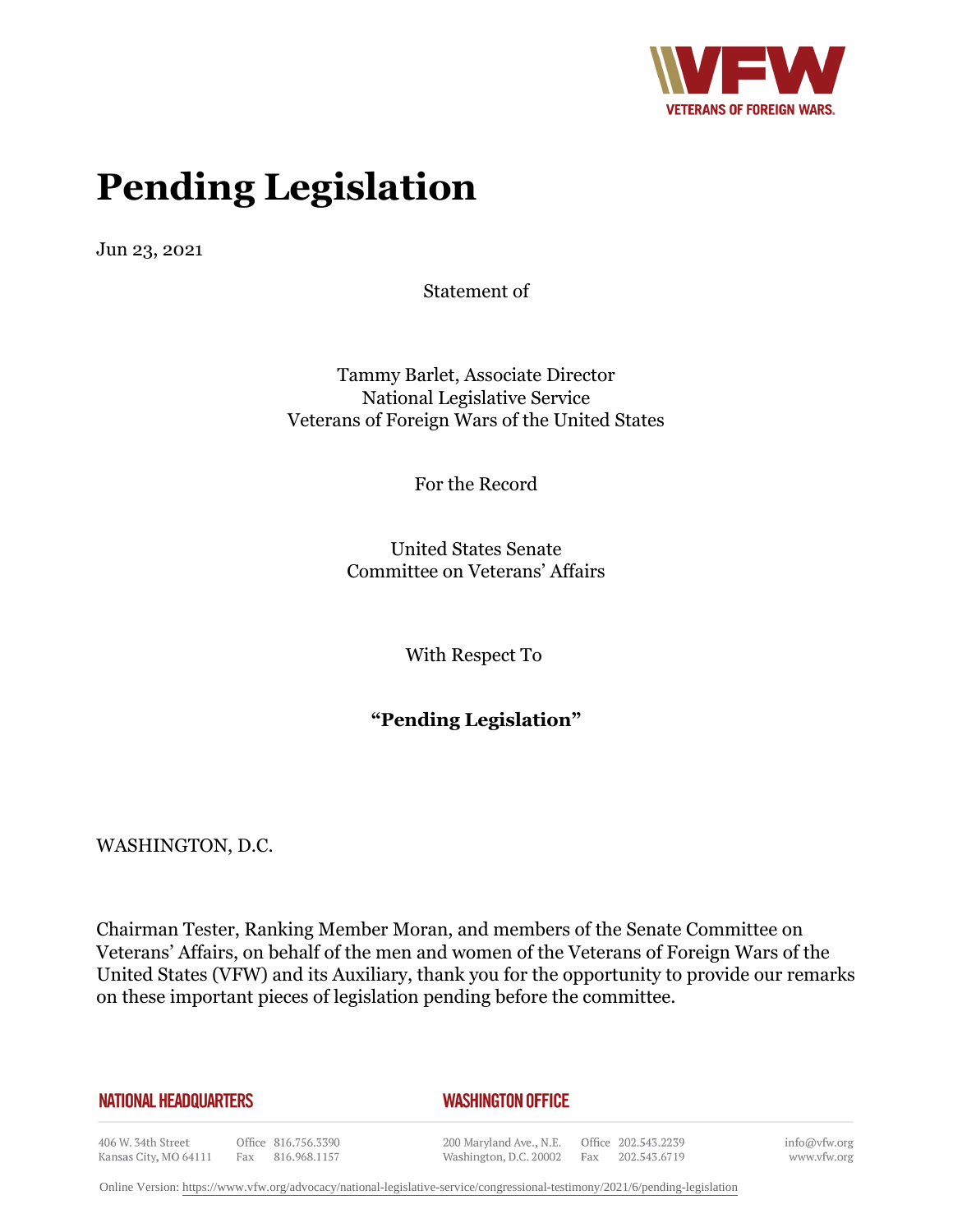# **S. 372, Ensuring Quality Care for Our Veterans Act**

The VFW supports this legislation that would require the Department of Veterans Affairs (VA) to conduct a clinical review of care furnished by VA health care professionals who had their licenses to practice terminated for cause.

It is unacceptable to endanger the lives of our nation's veterans by hiring health care professionals with suspended licenses. There have been several egregious examples of VA doctors who commit malpractice under VA's watch, but should never have been allowed to provide care to veterans. This bill would rightfully ensure that VA health care professionals who had their licenses terminated in the past and are currently employed by VA are providing high quality care. If not, VA would be required to provide a clinical disclosure of adverse events to impacted patients. Doing so would ensure patients know their rights and options for recourse.

#### **S. 539, A bill to direct the Secretary of Veterans Affairs to submit to Congress a report on the use of video cameras for patient safety and law enforcement at medical centers of the Department of Veterans Affairs.**

The VFW supports this proposal to assess VA medical center video camera equipment and the appropriate placement of such equipment.

VA police officers protect veterans, their families, and VA employees by deterring and preventing crime, maintaining order, and investigating crimes. However, VA police officers cannot be everywhere all the time. VA medical center video cameras provide eye-in-the-sky surveillance for public safety. This legislation would provide a review of VA's policies and procedures of camera placement, surveillance, equipment maintenance, data storage, and any gaps or barriers VA faces in providing a sense of security and trust to veterans, their families, and VA staff.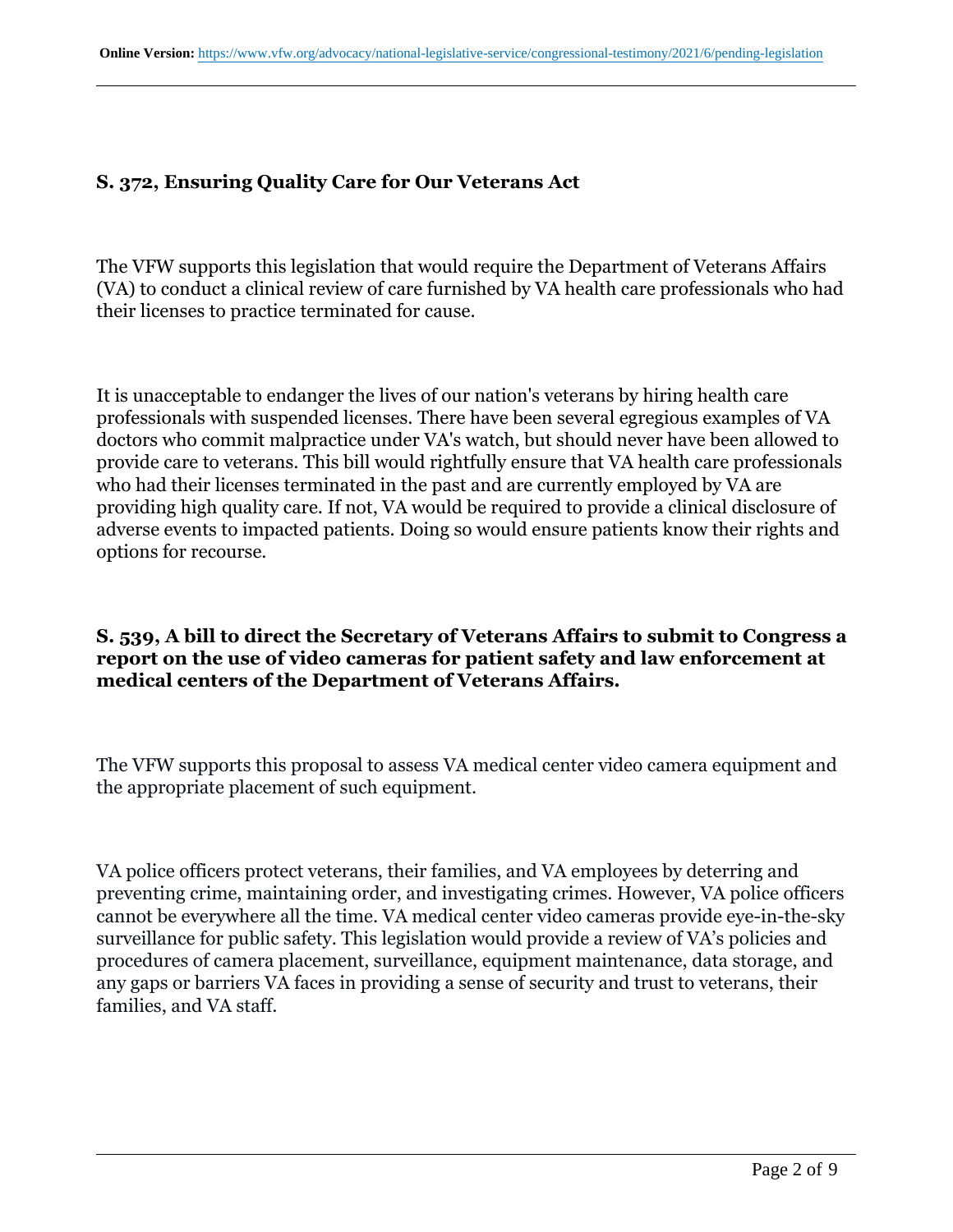## **S. 544, A bill to direct the Secretary of Veterans Affairs to designate one week each year as "Buddy Check Week" for the purpose of outreach and education concerning peer wellness checks for veterans, and for other purposes.**

This past year taught us to check in with each other more so than we ever have before. The pandemic forced isolation and social distancing from our friends and families, which led to a higher rate of loneliness and depression. Last spring, VFW Post 12063 in Westcliffe, Colorado, devoted time and resources to buddy checks. Not only did the calls provide an opportunity to check in with other local veterans, but the VFW members also relayed information regarding food assistance and other resources.

The VFW supports this legislation that would establish a designated week annually to promote outreach and education of wellness checks. Providing scripts and training both online and in-person will provide veterans the tools and knowledge for successful buddy checks.

# **S. 613, PAWS for Veterans Therapy Act**

With such a high ratio of veterans who have defended our nation being diagnosed with posttraumatic stress disorder (PTSD), VA must provide veterans mental health care options that work best for them. Recent studies show service dogs provide positive health care outcomes in veterans with PTSD. Such studies illustrate a reduction in symptoms from the PTSD checklist, lowered effects of anxiety and depression disorders, as well as a reduced need for psychopharmaceutical medications.

Many studies and anecdotal notes have found veterans with service dogs decrease their use of medications such as opioids for chronic pain linked to PTSD. Veterans who have service dogs also experience increased participation in social settings and overall satisfaction with life. Also, ensuring the veterans actively participate and receive training will give them accountability and a sense of purpose in their treatment.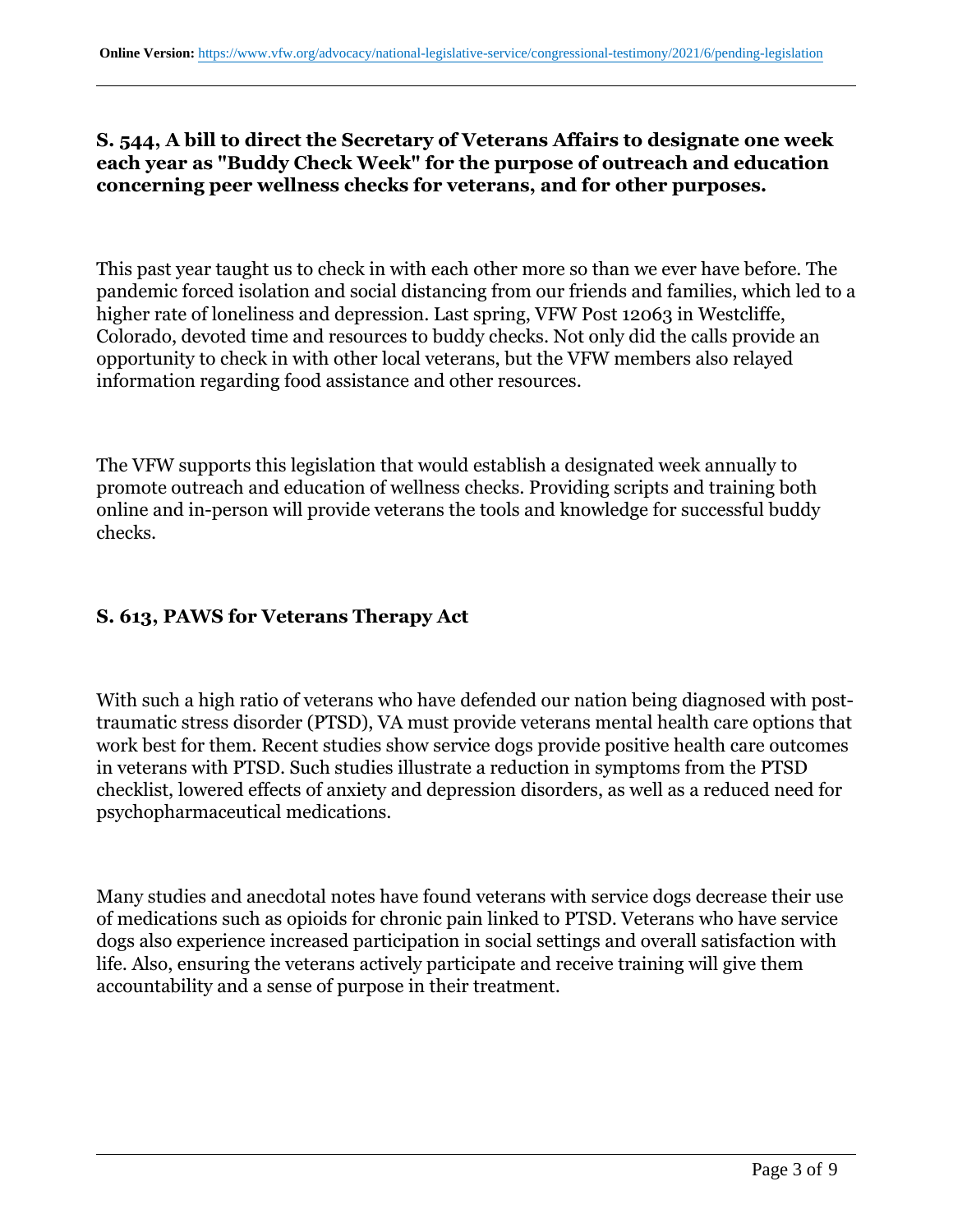The VFW supports this legislation to authorize VA to provide service dogs to veterans with mental illnesses who do not have mobility impairments through grants to eligible organizations. Also, the VFW strongly supports the continuance of care this legislation would require to maintain canine health insurance eligibility. Continuation of care is crucial to overcome any illness successfully, whether it is physical or mental. VA maintaining coverage of a service dog only if the veteran continues to see their physician or mental health care provider every six months helps to ensure more consistent and open communication between the medical provider and veteran.

# **S. 727, CHAMPVA Children's Care Protection Act of 2021**

The VFW supports this legislation to cover young adult children up to age 26 and eligible for medical care under the CHAMPVA program at no additional cost. Extending medical care coverage to adult children under the age of 26 is a significant benefit of the Affordable Care Act that touches many families. Unfortunately, families with children eligible for CHAMPVA were not bound by this requirement. This proposal would eliminate that barrier to care and provide the same benefits as those families who use employer-based plans.

# **S. 796, Protecting Moms Who Served Act of 2021**

The VFW supports this proposal to structure VA's maternity care coordination programs to provide community maternity care providers with training and support concerning the unique needs of pregnant and postpartum veterans. This legislation would also require a report on maternal mortality and severe maternal morbidity among veterans, infant mortality rate, and additional outcomes focused on racial and ethnic disparities in maternal health.

Women veterans of childbearing age comprise the second largest age group enrolled in VA health care. VA covers 5,000-6,000 deliveries per year. A small percentage of women veterans who responded to a VFW survey stated they received prenatal care from VA, and 75% of them continued to receive VA health care after pregnancy. The VFW asks VA and the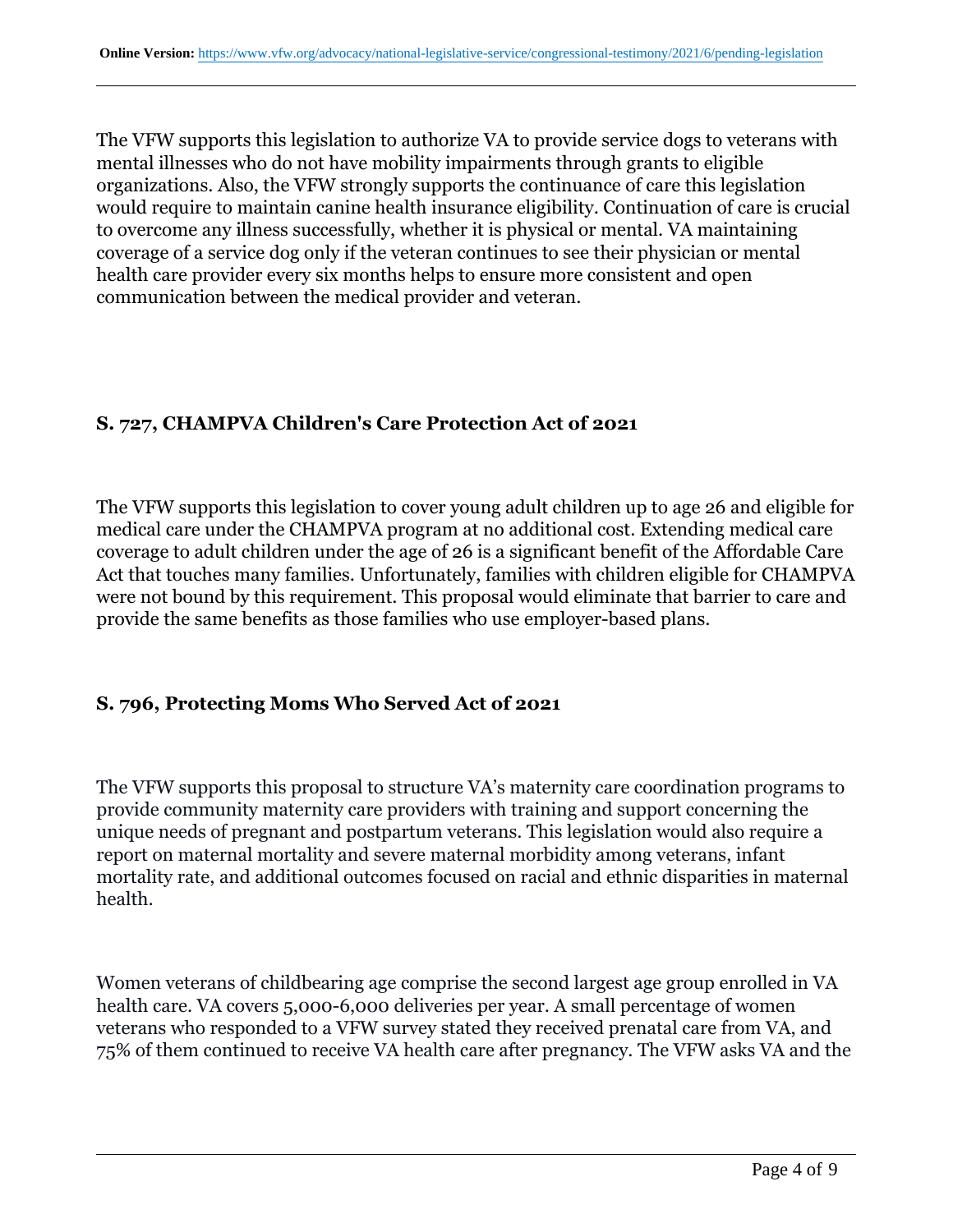Center for Women Veterans to continue to use targeted outreach for postpartum women veterans to ensure they continue their care at VA.

This legislation would provide an understanding of fertility and infertility of women veterans, and shed light where gaps and barriers may exist. VA can use this information to support the vital programs and policies to assist women veterans with healthy pregnancies, deliveries, and postpartum care.

## **S. 1198, Solid Start Act of 2021**

The VFW supports this proposal to evaluate and continue to support the Solid Start program.

To help bridge the gap and ensure veterans are making a successful transition, the VA Solid Start program makes three attempts to contact the veteran over the first year of separation. According to VA, within the first year the VA Solid Start program connected with almost 70,000 recently separated veterans, which was 60 percent of those veterans separated in fiscal year 2020. During the conversation, the veteran is made aware of the benefits offered by VA and how to access mental health care and suicide prevention resources. The transparency of the Solid Start program can shed light on gaps that remain for transitioning veterans.

# **S. 1280, Veteran Families Health Services Act of 2021**

The VFW would like to thank Senator Murray for expanding fertility and adoption benefits for severely wounded veterans who have lost their ability to reproduce due to their serviceconnected injuries.

This legislation would create a report and transparency of the fertility treatment and counseling provided by VA, which would provide the answers and identify gaps to meet the long-term reproductive health care needs of veterans. It is important to know who was diagnosed with clinical infertility, received fertility treatment or counseling, self-reported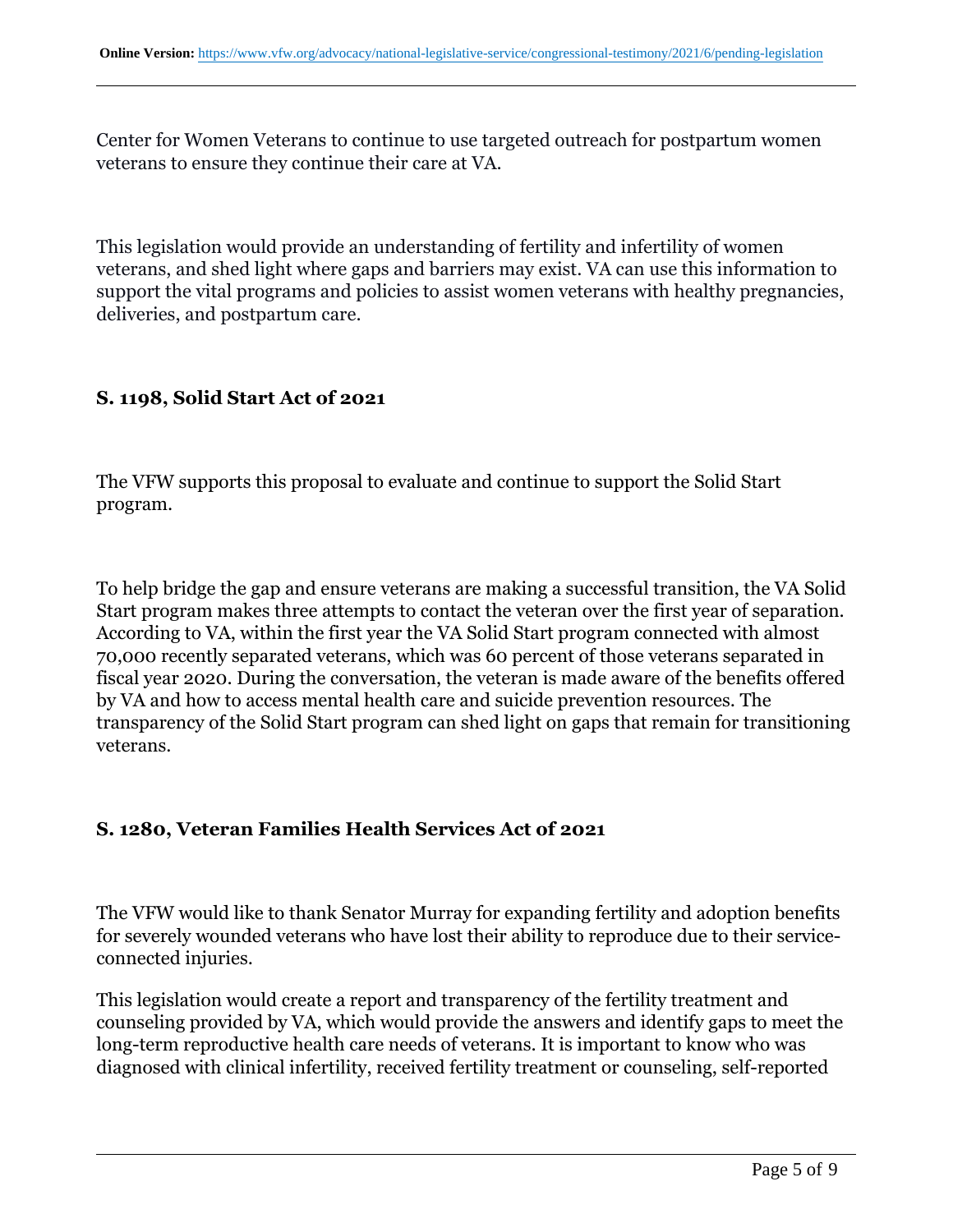fertility difficulty or successfully carried a pregnancy to term, or was exposed to chemical or biological toxins. The key components to the transparency of the program are cost factor and average wait time for fertility treatment and counseling, the number of available providers within VA and in the community, and the average time for claims payment.

Service-connected injuries, toxic exposures, and other health issues can destroy a veteran's dream of having a family. VA's current in vitro fertilization treatment eligibility excludes certain veterans from using this program to achieve that dream. The VFW supports this legislation to improve, expand, and make permanent reproductive assistance for veterans and their spouses or partners.

## **S. 1467, VA Medicinal Cannabis Research Act of 2021**

This legislation would require VA to conduct scientific studies on the efficacy of medicinal cannabis. The VFW is proud to support this important bill and thanks this committee for its consideration.

Prescribed use of opioids for chronic pain management has unfortunately led to addiction for many veterans, as well as for many other Americans. VA uses evidence-based clinical guidelines to manage pharmacological treatment of PTSD, chronic pain, and substance use disorder because medical trials have found opioids to be effective. To reduce the use of highdose opioids, VA must expand research on the efficacy of non-traditional medical therapies, such as medicinal cannabis and other holistic approaches. Veterans who use medical cannabis and are also VA patients are doing so without the medical understanding or proper guidance from their coordinators of care at VA.

Medicinal cannabis is currently legal in 36 states and the District of Columbia. This means veterans are able to legally obtain cannabis for medical purposes in more than half the country. The Centers for Disease Control and Prevention's data show synthetic opioid deaths over the past year increased by more than 38 percent. Although, a recent study in the *British Medical Journal* found counties in the United States that increased from one to two dispensaries had a 17 percent decrease in opioid deaths.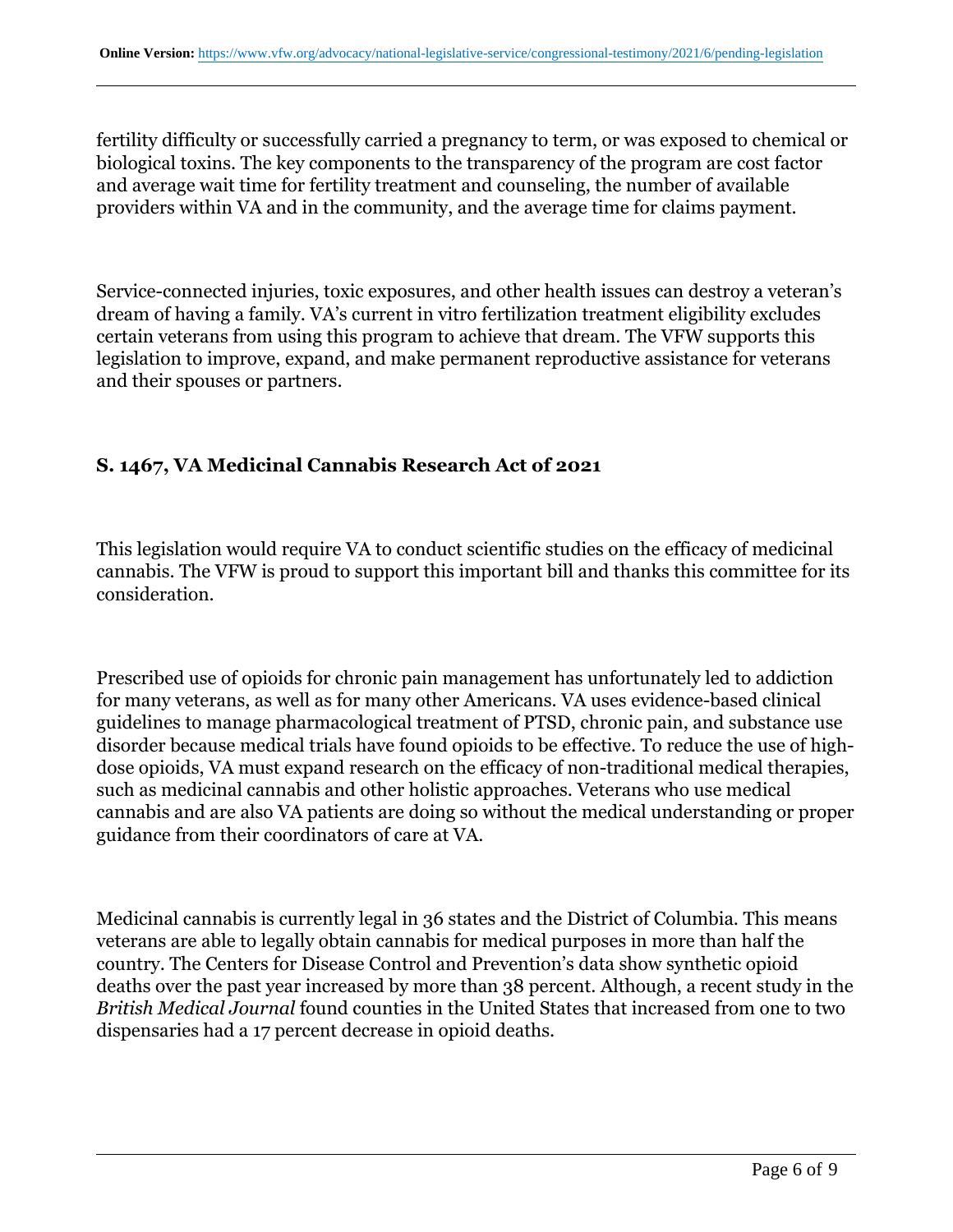Many states have conducted research for mental health, chronic pain, and oncology at the state level. A comprehensive study by the National Academy of Sciences and the National Academies Press also concluded that cannabinoids are effective for treating chronic pain, chemotherapy-induced nausea and vomiting, sleep disturbances related to obstructive sleep apnea, multiple sclerosis spasticity symptoms, and fibromyalgia, all of which are prevalent in the veteran population. While VA has testified that it has the authority to study Schedule 1 drugs, it has failed to do so and veterans are tired of waiting for VA. This bill would prevent VA from further delaying needed research.

Veterans Health Administration (VHA) Directive 1315, Access to VHA Clinical Programs for Veterans Participating in State-Approved Marijuana Programs, provides protections for veterans who use medicinal cannabis. This directive is for those veterans fortunate to live in states with approved marijuana programs, but not for all veterans who use VHA. Veterans who discuss their use of medicinal cannabis with their doctors are ostracized and have their medications changed or discontinued. The fear of reprisal for medicinal cannabis prevents veterans from disclosing information to their VA health care providers, which can lead to problems caused by drug interactions.

The VFW supports the *VA Medicinal Cannabis Research Act of 2021.* This legislation would move VA toward understanding the therapeutic potential of cannabis for veterans. VFW members tell us that medicinal cannabis has helped them cope with chronic pain and other service-connected health conditions. They cannot receive these services at VA because of VA's bureaucratic hurdles.

#### **S. 1863, Guaranteeing Healthcare Access to Personnel Who Served Act**

The VFW supports the intent of this bill to improve access to health care for veterans. However, we caution against setting into law access standards based on data collected from the past two years. Half that time period was during a global pandemic when all health care systems were pivoting to provide care in a safe and timely manner. This legislation would ask the Secretary to not take VA telehealth appointments into consideration when referring care to the community.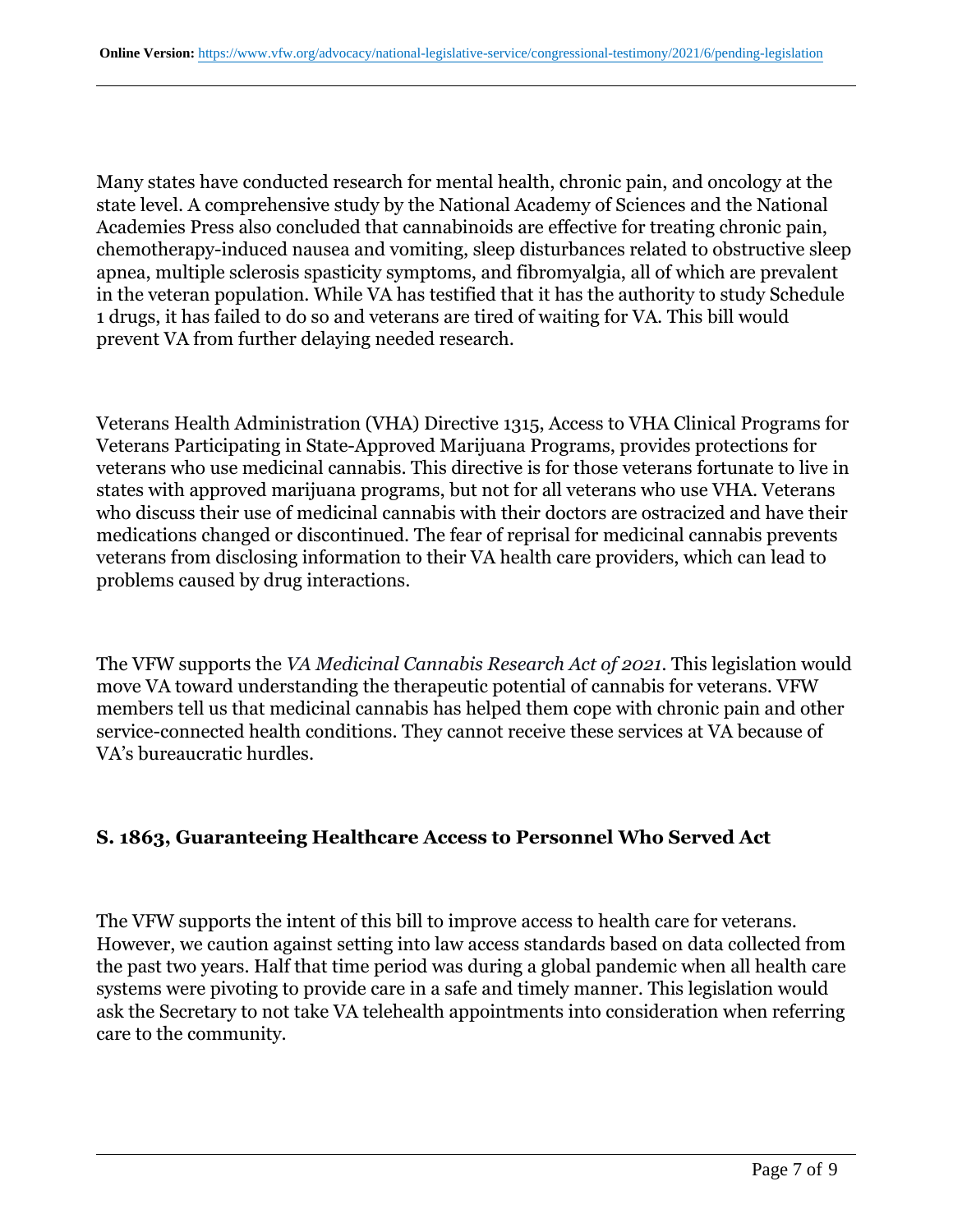A veteran has the choice of in-person or telehealth appointments, with the understanding that not all specialties work best through telehealth. Although, the veteran should be made aware of VA telehealth appointment options before being referred to the community care network.

The remaining sections of the legislation provide multiple opportunities for veterans to advocate and be active participants in their health. The ease of e-booking either a VA or a community care network appointment alleviates the anxiety of waiting on hold and the time constraint of calling into the scheduling call center. An e-booking platform would provide the veteran with a visual of the available appointments instead of listening to a scheduling call center staff member state what dates and times are available. In addition, a centralized location for an online health care education portal can assist the health care providers to empower and educate veterans on their health and well-being.

VA telehealth video appointments increased by 1000 percent in the first few months of 2020 due in part to the COVID-19 pandemic. The VFW is proud to be part of the solution. Through Accessing Telehealth through Local Area Stations (ATLAS) pod sites, the VFW has worked with VA and Philips to leverage VA's anywhere-to-anywhere authority to expand telehealth options for veterans who live in rural areas or who may lack access to the internet, necessary equipment, and knowledge to facilitate VA Video Connect (VVC) appointments. In addition to secure and private VVC connectivity, the ATLAS locations contain a full suite of telehealth devices, such as blood pressure cuffs, scales, oximeters, thermometers, and glucose monitors. So far, there are five VFW post ATLAS locations nationwide. Therefore, a report analyzing the effectiveness of health care services through telehealth, veteran satisfaction, identifying VA's challenges to deliver telehealth care, strategies to overcome connectivity issues, and ways to strengthen telehealth services would be beneficial for future outreach and initiatives.

Veterans with a service-connected disability living abroad and who receive medical care for their disability can file a claim with the Foreign Medical Program (FMP). They are a niche veteran population that is too often forgotten. The VFW has members who live abroad and utilize the FMP. Their great concern is access to the COVID-19 vaccine, especially if they cannot quarantine and travel round trip to the Philippines. This legislation outlines a report to understand the veterans, caregivers, and FMP, and to identify the challenges, gaps, and barriers to care.